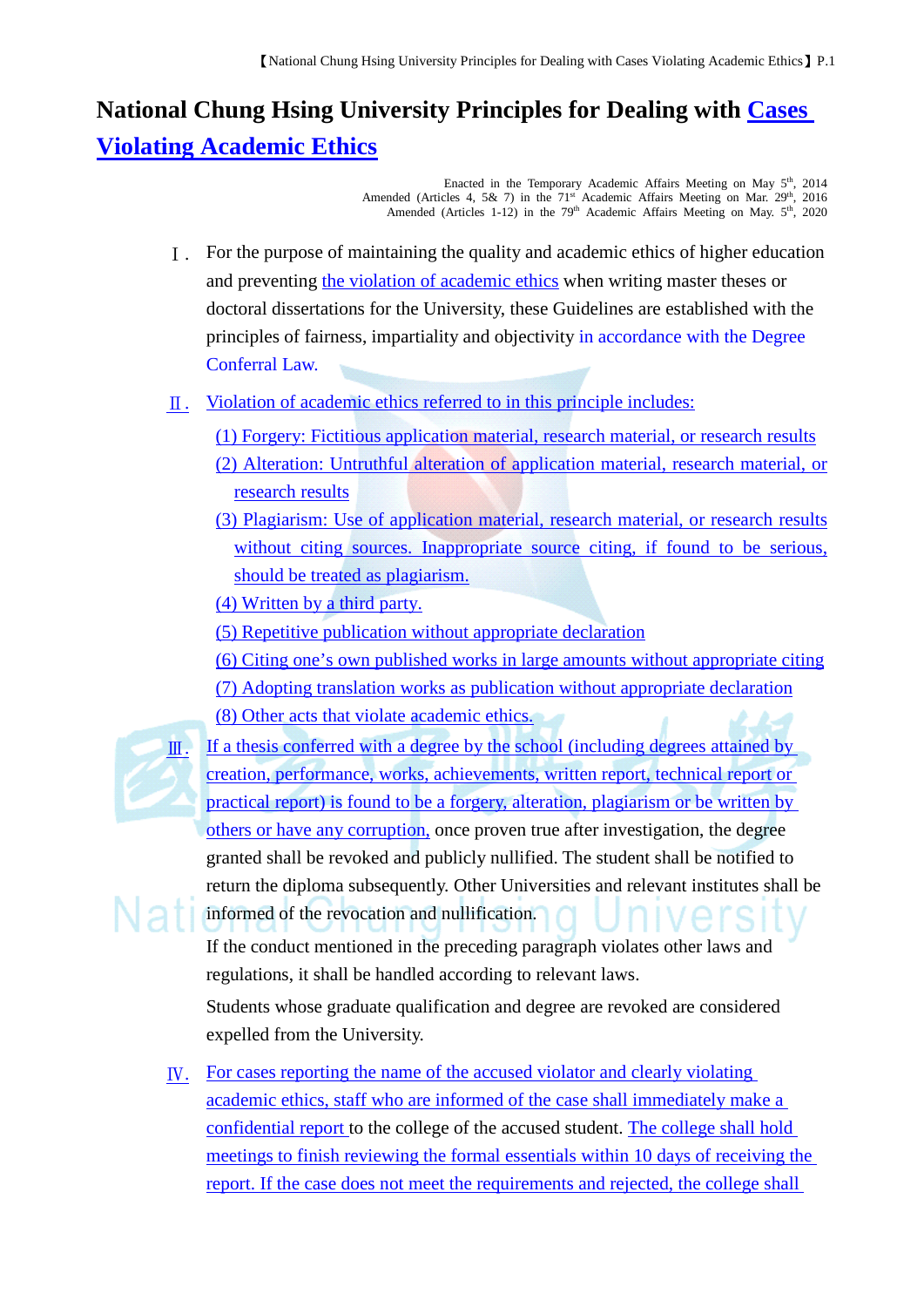notify the accused student with a written notice and close the case. Cases that are established shall be handled by the Review Committee of the Office of Academic Affairs.

- Ⅴ. A review committee shall be established in 20 days upon receiving the report of academic ethics violation, and complete the review in accordance with the principles of fairness, impartiality and objectivity within 3 months and will be extended for 2 more months if necessary.
- Ⅵ. The Review Committee shall consist of 5-7 members. The dean of academic affairs shall act as the convener and chairperson of the meeting. The convener and Dean of the affiliated college recommend members in accordance with the following rules. The Office of Academic Affairs will submit the list to the President to select members:
	- (1) Representatives of the college: 2-3 faculty, with the chair of the accused student's affiliated department, institute or academic degree program being the ex-officio member. If the chair of the accused student's affiliated department, institute or academic degree program have interest conflicts, the dean will designate one teacher from the accused student's affiliated department, institute or academic degree program as the ex-officio member. For the rest of the members, the dean shall recommend at least 3 times as many teachers as the representatives.
	- (2) Representatives of relevant fields outside the college: 2-3 faculty. The dean shall recommend at least 3 times as many teachers as the representatives.



The hearing of charges of academic ethics violation shall respect the judgments of professionals. The Review Committee shall ask the external impartial scholars in the related fields of the accused student's college as reviewers. There shall be at least 3 reviewers for each case (the recommended reviewers shall be at least three times as many as the reviewers. The reviewers of each case shall complete the review within 1 month and submit a review report as the judging basis for the Review Committee. The identity of the reviewers shall be kept confidential. The advisor of the accused, examination committee members, relatives within the third degree or relatives by affinity are not allowed to be members of the Review Committee. If necessary, the Review Committee may invite the advisor of the accused or the examination committee member(s) to attend the meeting and give an explanation.

**W**. The Review Committee shall give a written notice to the accused or relevant personnel to provide written explanation within the specified time limit or make statement at the Review Meeting in person. Students who do not submit a written explanation or make statement within the specified time shall be deemed to be a